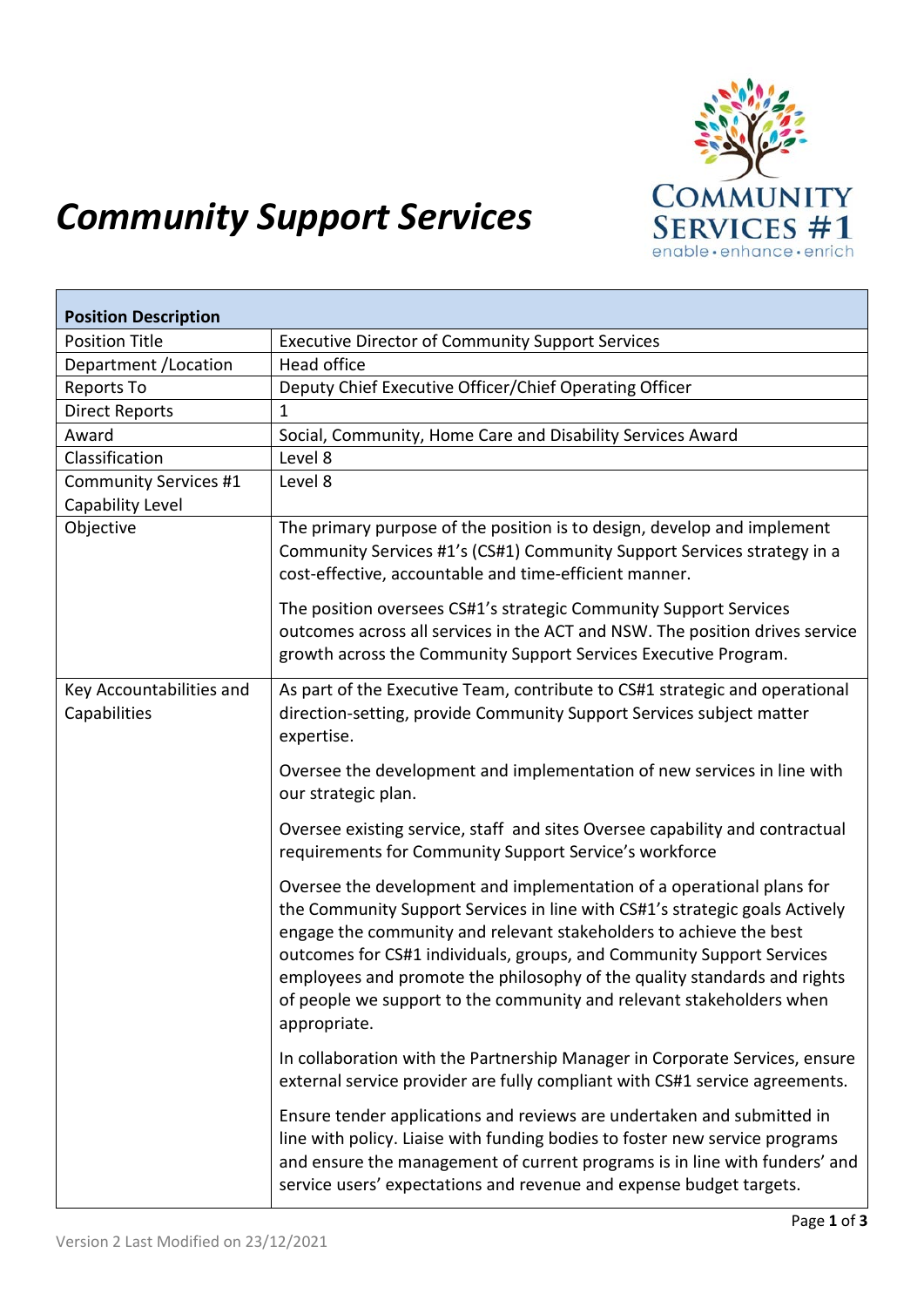| Effectively manage and provide leadership to a team of employees through<br>the Operations Director by supporting individuals in the achievement of<br>their potential, proactively building and maintaining relationships and<br>where necessary managing specific areas which require improvement.                             |
|----------------------------------------------------------------------------------------------------------------------------------------------------------------------------------------------------------------------------------------------------------------------------------------------------------------------------------|
| Establish appropriate systems, communication channels and reporting<br>mechanisms in line with developed organisational processes.                                                                                                                                                                                               |
| Lead and support the Operations Director including setting work plans, and<br>reviewing through regular supervision and performance discussions.                                                                                                                                                                                 |
| Oversee the development of quality improvement plans and ensure actions<br>are implemented and addressed within the relevant timeframes and<br>organisational processes/systems. Ensure our clients and families<br>understand their right and ability to participate in the overall quality<br>improvement of service delivery. |
| Focus on health, safety and well-being of clients and staff through high<br>levels of staff engagement.                                                                                                                                                                                                                          |
| Investigate and manage escalated complaints and grievances.                                                                                                                                                                                                                                                                      |
| Ensure compliance with funding body accreditation standards,<br>organisational policies and procedures and WorkSafe requirements.                                                                                                                                                                                                |
| Ensure hazards and incidents are reported, documented, acted upon and<br>escalated to remove or minimise risk.                                                                                                                                                                                                                   |
| Perform other duties as directed, commensurate with the skills and<br>expectations of the role.                                                                                                                                                                                                                                  |

| <b>Selection Criteria</b>                         |                                                                                                                                                                |
|---------------------------------------------------|----------------------------------------------------------------------------------------------------------------------------------------------------------------|
| Required Qualifications,<br>Skills and Experience | Demonstrated equivalent tertiary qualifications in fields such as Disability,<br>Community or Human Services, Health or other relevant field.                  |
|                                                   | High level extensive strategic leadership and change management, including<br>evidenced success with large scale change management and service<br>development. |
|                                                   | Demonstrated experience in managing in a complex client service<br>environment with a focus on risk management and best practice                               |
|                                                   | Sound knowledge of quality, financial management, business planning and<br>reporting within a diverse work program                                             |
|                                                   | Experience in planning and management of workforce issues including<br>supervision, engagement, performance management, coaching and<br>mentoring              |
|                                                   | Awareness of service design and growth within the aged care and disability<br>industry, and out of hospital care service models.                               |
|                                                   | Ability to write effective reports, tenders and submissions.                                                                                                   |